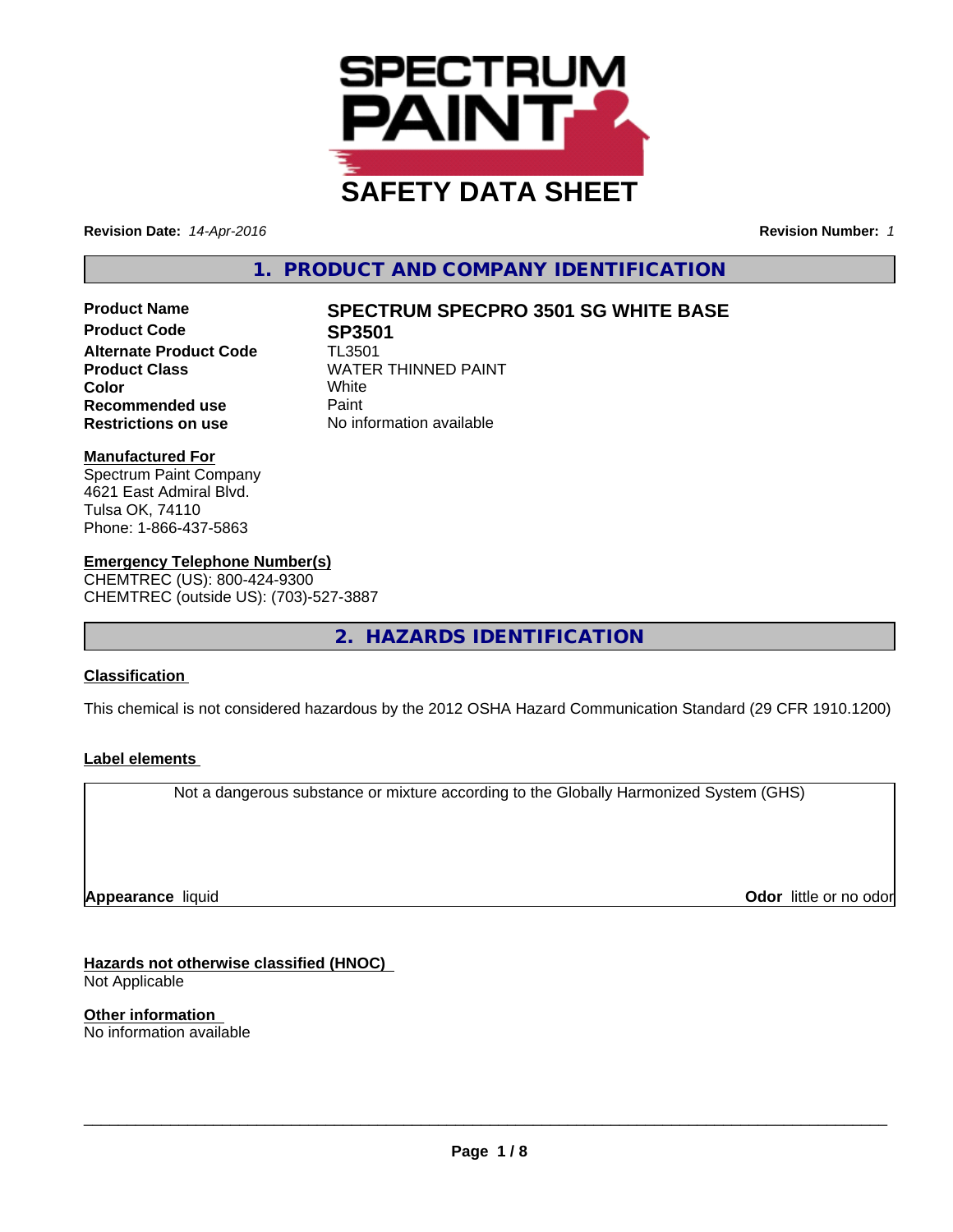## **3. COMPOSITION INFORMATION ON COMPONENTS**

| <b>Chemical Name</b>                                                         | <b>CAS-No</b> | Weight % (max) |
|------------------------------------------------------------------------------|---------------|----------------|
| Titanium dioxide                                                             | 13463-67-7    |                |
| Kaolin                                                                       | 1332-58-7     |                |
| Propanoic acid, 2-methyl-, monoester with<br>2,2,4-trimethyl-1,3-pentanediol | 25265-77-4    |                |

|                                                  | 4. FIRST AID MEASURES                                                                              |
|--------------------------------------------------|----------------------------------------------------------------------------------------------------|
| <b>General Advice</b>                            | No hazards which require special first aid measures.                                               |
| <b>Eye Contact</b>                               | Rinse thoroughly with plenty of water for at least 15 minutes and consult a<br>physician.          |
| <b>Skin Contact</b>                              | Wash off immediately with soap and plenty of water removing all contaminated<br>clothes and shoes. |
| <b>Inhalation</b>                                | Move to fresh air. If symptoms persist, call a physician.                                          |
| Ingestion                                        | Clean mouth with water and afterwards drink plenty of water. Consult a physician<br>if necessary.  |
| <b>Most Important</b><br><b>Symptoms/Effects</b> | None known.                                                                                        |
| <b>Notes To Physician</b>                        | Treat symptomatically.                                                                             |

**5. FIRE-FIGHTING MEASURES**

| <b>Suitable Extinguishing Media</b>                                                          | Use extinguishing measures that are appropriate to local<br>circumstances and the surrounding environment.                                   |
|----------------------------------------------------------------------------------------------|----------------------------------------------------------------------------------------------------------------------------------------------|
| <b>Protective Equipment And Precautions For</b><br><b>Firefighters</b>                       | As in any fire, wear self-contained breathing apparatus<br>pressure-demand, MSHA/NIOSH (approved or equivalent)<br>and full protective gear. |
| <b>Specific Hazards Arising From The Chemical</b>                                            | Closed containers may rupture if exposed to fire or<br>extreme heat.                                                                         |
| <b>Sensitivity To Mechanical Impact</b>                                                      | No.                                                                                                                                          |
| <b>Sensitivity To Static Discharge</b>                                                       | No.                                                                                                                                          |
| <b>Flash Point Data</b><br>Flash Point (°F)<br>Flash Point (°C)<br><b>Flash Point Method</b> | Not applicable<br>Not applicable<br>Not applicable                                                                                           |
| <b>Flammability Limits In Air</b>                                                            |                                                                                                                                              |
| <b>Lower Explosion Limit</b>                                                                 | Not applicable                                                                                                                               |
|                                                                                              |                                                                                                                                              |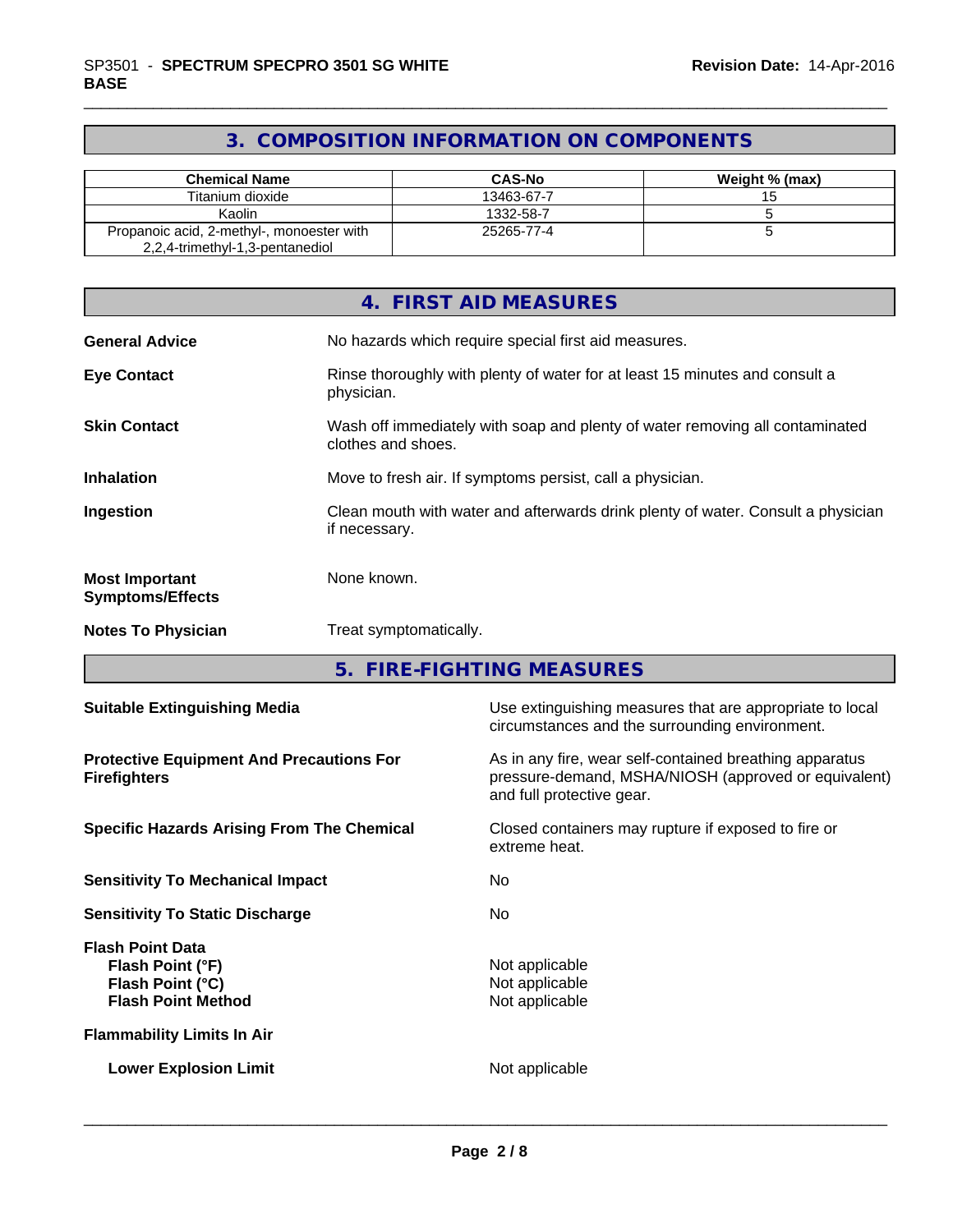## **Upper Explosion Limit** Not applicable *The ratings assigned are only suggested ratings, the contractor/employer has ultimate responsibilities for NFPA ratings where this system is used. Additional information regarding the NFPA rating system is available from the National Fire Protection Agency (NFPA) at www.nfpa.org.* **NFPA Health:** 1 **Flammability:** 0 **Instability:** 0 **Special:** Not Applicable **NFPA Legend** 0 - Not Hazardous 1 - Slightly 2 - Moderate 3 - High 4 - Severe

|                                  | 6. ACCIDENTAL RELEASE MEASURES                                                                                                                                                   |
|----------------------------------|----------------------------------------------------------------------------------------------------------------------------------------------------------------------------------|
| <b>Personal Precautions</b>      | Avoid contact with skin, eyes and clothing. Ensure adequate ventilation.                                                                                                         |
| <b>Other Information</b>         | Prevent further leakage or spillage if safe to do so.                                                                                                                            |
| <b>Environmental Precautions</b> | See Section 12 for additional Ecological Information.                                                                                                                            |
| <b>Methods For Clean-Up</b>      | Soak up with inert absorbent material. Sweep up and shovel into suitable<br>containers for disposal.                                                                             |
|                                  | 7. HANDLING AND STORAGE                                                                                                                                                          |
| <b>Handling</b>                  | Avoid contact with skin, eyes and clothing. Avoid breathing vapors, spray mists or<br>sanding dust. In case of insufficient ventilation, wear suitable respiratory<br>equipment. |
| <b>Storage</b>                   | Keep container tightly closed. Keep out of the reach of children.                                                                                                                |
| <b>Incompatible Materials</b>    | No information available                                                                                                                                                         |
|                                  |                                                                                                                                                                                  |

## **8. EXPOSURE CONTROLS / PERSONAL PROTECTION**

## **Exposure Limits**

| <b>Chemical Name</b> | ACGIH                    | OSHA                                                         |
|----------------------|--------------------------|--------------------------------------------------------------|
| Titanium dioxide     | 10 mg/m $3$ - TWA        | 15 mg/m $3$ - TWA                                            |
| Kaolin               | $2 \text{ mq/m}^3$ - TWA | 15 mg/m <sup>3</sup> - TWA total<br>$5 \text{ mg/m}^3$ - TWA |

**Engineering Measures** Ensure adequate ventilation, especially in confined areas.

| <b>Personal Protective Equipment</b>                                     |
|--------------------------------------------------------------------------|
| Safety glasses with side-shields.                                        |
| Protective gloves and impervious clothing.                               |
| In case of insufficient ventilation wear suitable respiratory equipment. |
| Avoid contact with skin, eyes and clothing. Remove and wash contaminated |
|                                                                          |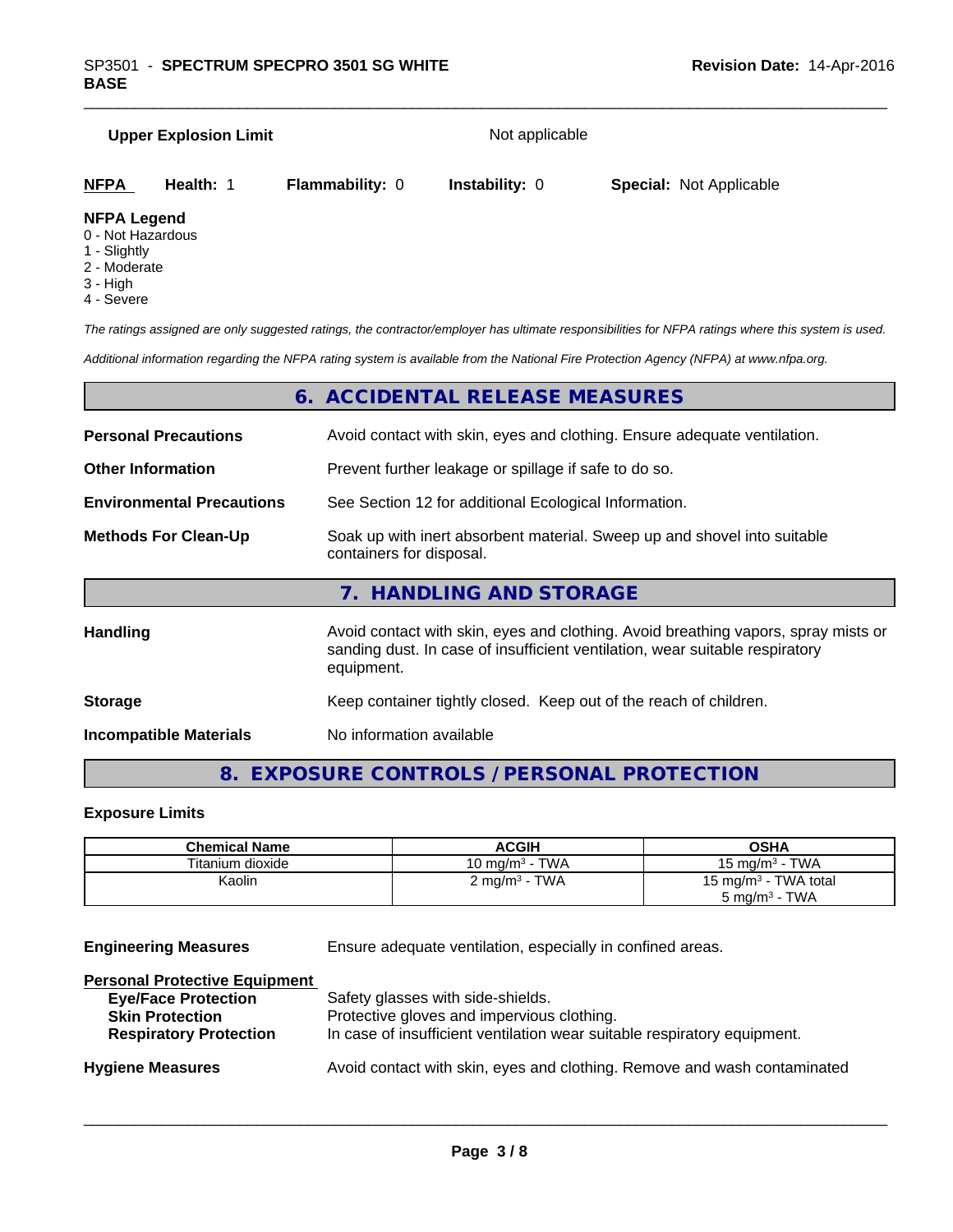clothing before re-use. Wash thoroughly after handling.

## **9. PHYSICAL AND CHEMICAL PROPERTIES**

**Appearance** liquid **Odor**<br> **Odor Threshold**<br> **Odor Threshold**<br> **Odor Threshold**<br> **Odor Density (Ibs/gal)** 9.8 - 10.2 **Specific Gravity** 1.17 - 1.22 **pH** No information available **Viscosity (cps)** No information available Notice 1, 1999 **Solubility** No information available **Water Solubility No information available No information available Evaporation Rate** Note 2008 and 2009 No information available **Vapor Pressure** No information available **Vapor Density No information available No information available Wt. % Solids** 35 - 45 **Vol. % Solids Wt. % Volatiles** 55 - 65 **Vol. % Volatiles** 65 - 75 **VOC Regulatory Limit (g/L)** < 100 **Boiling Point (°F)** 212 **Boiling Point (°C)** 100 **Freezing Point (°F)** 32 **Freezing Point (°C)** 0 **Flash Point (°F)** Not applicable **Flash Point (°C)**<br> **Flash Point Method**<br> **Flash Point Method**<br> **Point Method**<br> **Point Method**<br> **Point Method Flash Point Method**<br> **Flammability (solid, gas)** Not applicable Not applicable **Flammability (solid, gas)** Not applicable<br> **Upper Explosion Limit** Not applicable **Upper Explosion Limit Lower Explosion Limit**<br> **Autoignition Temperature (°F)**<br> **Autoignition Temperature (°F)**<br> **Autoignition Temperature (°F) Autoignition Temperature (°F) Autoignition Temperature (°C)** No information available **Decomposition Temperature (°F)** No information available **Decomposition Temperature (°C)** No information available **Partition Coefficient (n-octanol/water)** No information available

**No information available** 

## **10. STABILITY AND REACTIVITY**

| <b>Reactivity</b>                         | Not Applicable                           |
|-------------------------------------------|------------------------------------------|
| <b>Chemical Stability</b>                 | Stable under normal conditions.          |
| <b>Conditions To Avoid</b>                | Prevent from freezing.                   |
| <b>Incompatible Materials</b>             | No materials to be especially mentioned. |
| <b>Hazardous Decomposition Products</b>   | None under normal use.                   |
| <b>Possibility Of Hazardous Reactions</b> | None under normal conditions of use.     |

## **11. TOXICOLOGICAL INFORMATION**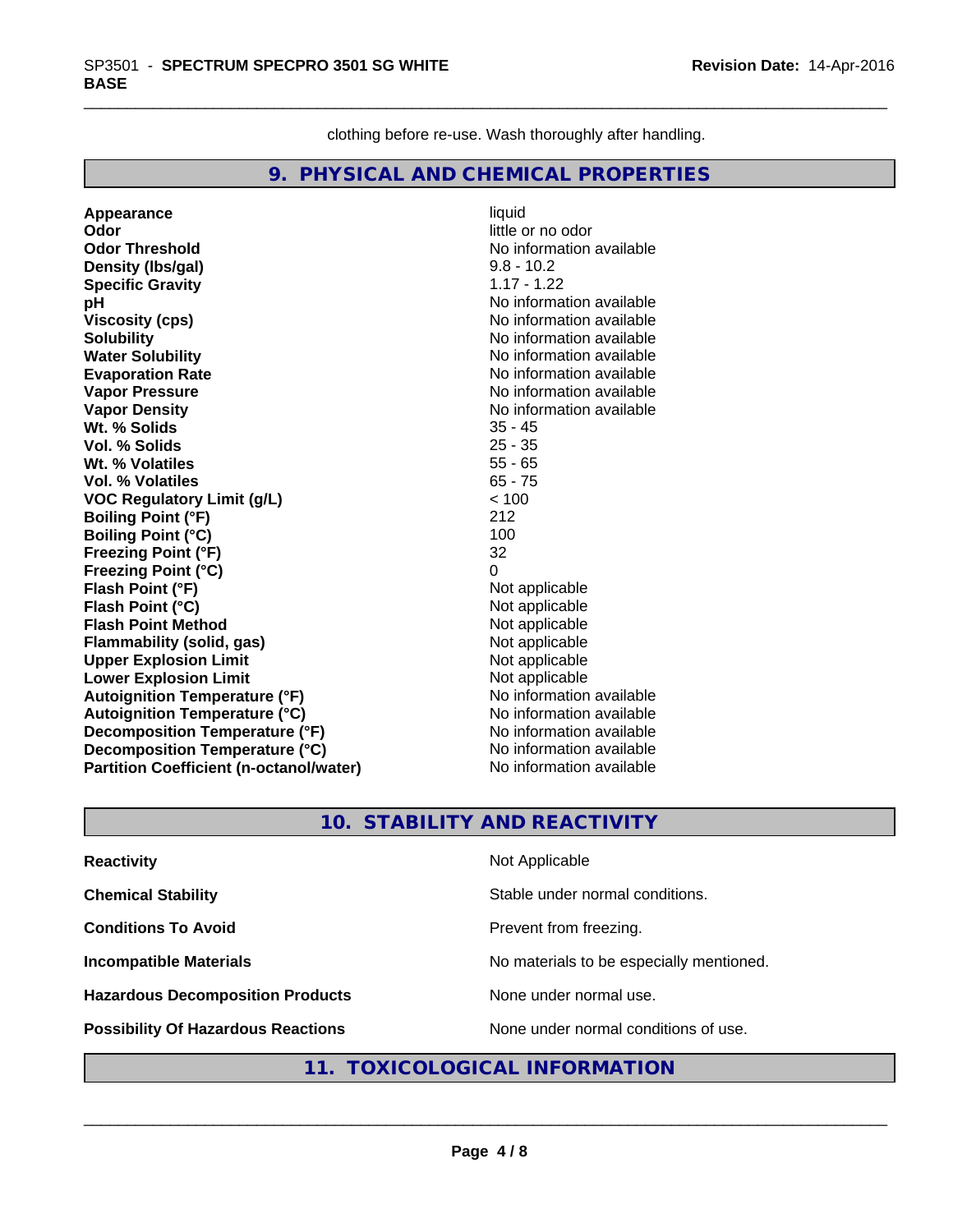| <b>Product Information</b>                                                                                                                                                                                                                                                                                                                                               |                                                                                                                                                                                                                                                                                                                                                                                                                                                                                                                                                                                  |  |  |
|--------------------------------------------------------------------------------------------------------------------------------------------------------------------------------------------------------------------------------------------------------------------------------------------------------------------------------------------------------------------------|----------------------------------------------------------------------------------------------------------------------------------------------------------------------------------------------------------------------------------------------------------------------------------------------------------------------------------------------------------------------------------------------------------------------------------------------------------------------------------------------------------------------------------------------------------------------------------|--|--|
| Information on likely routes of exposure                                                                                                                                                                                                                                                                                                                                 |                                                                                                                                                                                                                                                                                                                                                                                                                                                                                                                                                                                  |  |  |
| <b>Principal Routes of Exposure</b>                                                                                                                                                                                                                                                                                                                                      | Eye contact, skin contact and inhalation.                                                                                                                                                                                                                                                                                                                                                                                                                                                                                                                                        |  |  |
| <b>Acute Toxicity</b>                                                                                                                                                                                                                                                                                                                                                    |                                                                                                                                                                                                                                                                                                                                                                                                                                                                                                                                                                                  |  |  |
| <b>Product Information</b>                                                                                                                                                                                                                                                                                                                                               | No information available                                                                                                                                                                                                                                                                                                                                                                                                                                                                                                                                                         |  |  |
| Information on toxicological effects                                                                                                                                                                                                                                                                                                                                     |                                                                                                                                                                                                                                                                                                                                                                                                                                                                                                                                                                                  |  |  |
| <b>Symptoms</b>                                                                                                                                                                                                                                                                                                                                                          | No information available                                                                                                                                                                                                                                                                                                                                                                                                                                                                                                                                                         |  |  |
| Delayed and immediate effects as well as chronic effects from short and long-term exposure                                                                                                                                                                                                                                                                               |                                                                                                                                                                                                                                                                                                                                                                                                                                                                                                                                                                                  |  |  |
| Eye contact<br><b>Skin contact</b><br><b>Inhalation</b><br>Ingestion<br>Sensitization:<br><b>Neurological Effects</b><br><b>Mutagenic Effects</b><br><b>Reproductive Effects</b><br><b>Developmental Effects</b><br><b>Target Organ Effects</b><br><b>STOT - single exposure</b><br><b>STOT - repeated exposure</b><br>Other adverse effects<br><b>Aspiration Hazard</b> | May cause slight irritation.<br>Substance may cause slight skin irritation. Prolonged or repeated contact may dry<br>skin and cause irritation.<br>May cause irritation of respiratory tract.<br>Ingestion may cause gastrointestinal irritation, nausea, vomiting and diarrhea.<br>No information available<br>No information available.<br>No information available.<br>No information available.<br>No information available.<br>No information available.<br>No information available.<br>No information available.<br>No information available.<br>No information available |  |  |

#### **Numerical measures of toxicity**

**The following values are calculated based on chapter 3.1 of the GHS document**

| <b>ATEmix (oral)</b>   | 54053 mg/kg   |
|------------------------|---------------|
| <b>ATEmix (dermal)</b> | 1086567 mg/kg |

#### **Component**

Titanium dioxide LD50 Oral: > 10000 mg/kg (Rat) **Kaolin** LD50 Oral: > 5000 mg/kg (Rat)

#### **Carcinogenicity**

*The information below indicateswhether each agency has listed any ingredient as a carcinogen:.*

| <b>Chemical Name</b> | <b>IARC</b>          | <b>NTP</b> | <b>OSHA Carcinogen</b> |
|----------------------|----------------------|------------|------------------------|
|                      | Possible Human<br>2B |            | Listed                 |
| 'Titanium<br>dioxide | Carcinogen           |            |                        |

• Although IARC has classified titanium dioxide as possibly carcinogenic to humans (2B), their summary concludes:<br> **Page 5/8**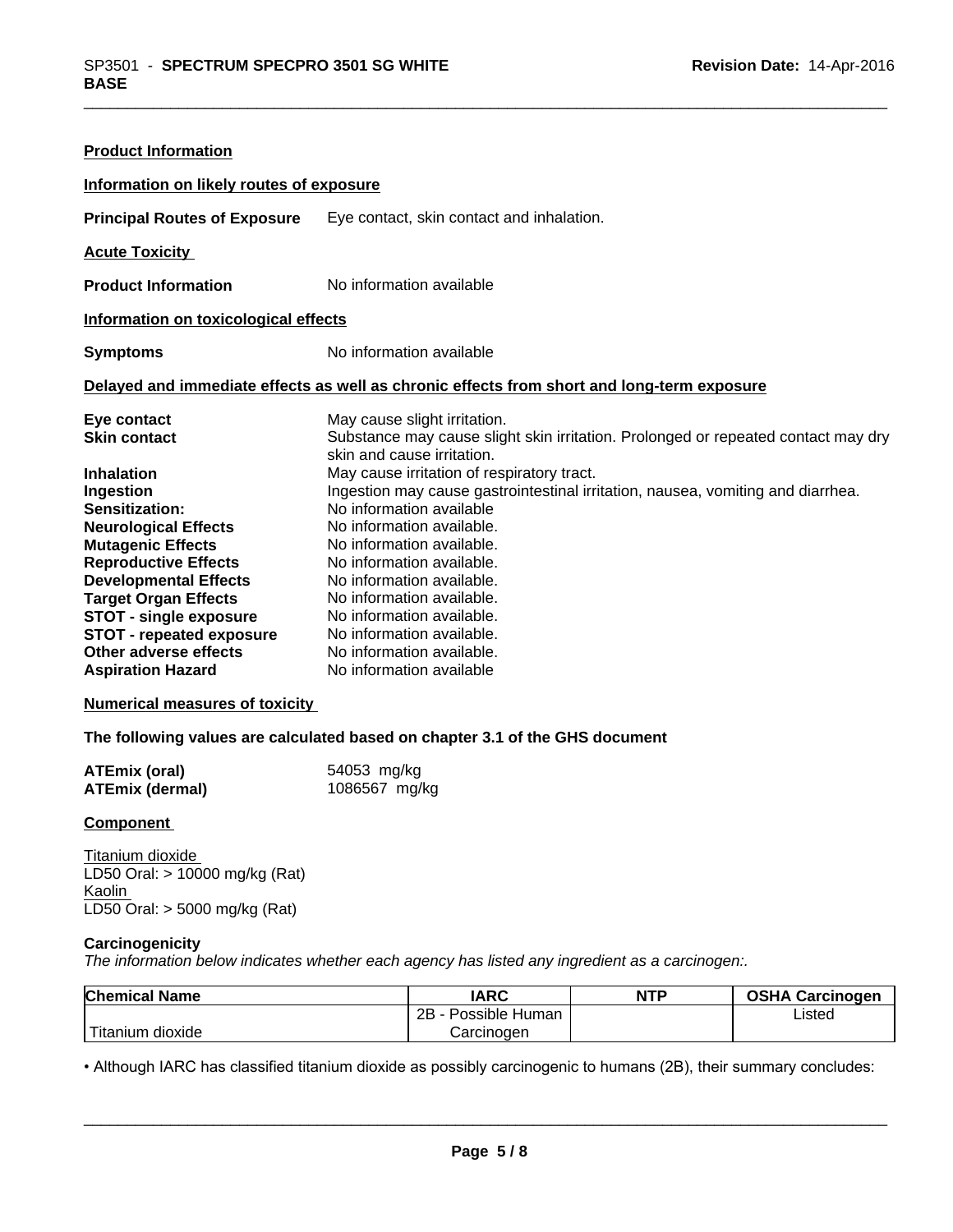"No significant exposure to titanium dioxide is thought to occur during the use of products in which titanium dioxide is bound to other materials, such as paint."

#### **Legend**

IARC - International Agency for Research on Cancer NTP - National Toxicity Program OSHA - Occupational Safety & Health Administration

**12. ECOLOGICAL INFORMATION**

## **Ecotoxicity Effects**

The environmental impact of this product has not been fully investigated.

### **Product Information**

#### **Acute Toxicity to Fish**

No information available

#### **Acute Toxicity to Aquatic Invertebrates**

No information available

#### **Acute Toxicity to Aquatic Plants**

No information available

## **Persistence / Degradability**

No information available.

#### **Bioaccumulation / Accumulation**

No information available.

#### **Mobility in Environmental Media**

No information available.

#### **Ozone**

No information available

#### **Component**

#### **Acute Toxicity to Fish**

Titanium dioxide  $LC50:$  > 1000 mg/L (Fathead Minnow - 96 hr.)

#### **Acute Toxicity to Aquatic Invertebrates**

No information available

#### **Acute Toxicity to Aquatic Plants**

No information available

### **13. DISPOSAL CONSIDERATIONS**

**Waste Disposal Method** Dispose of in accordance with federal, state, and local regulations. Local requirements may vary, consult your sanitation department or state-designated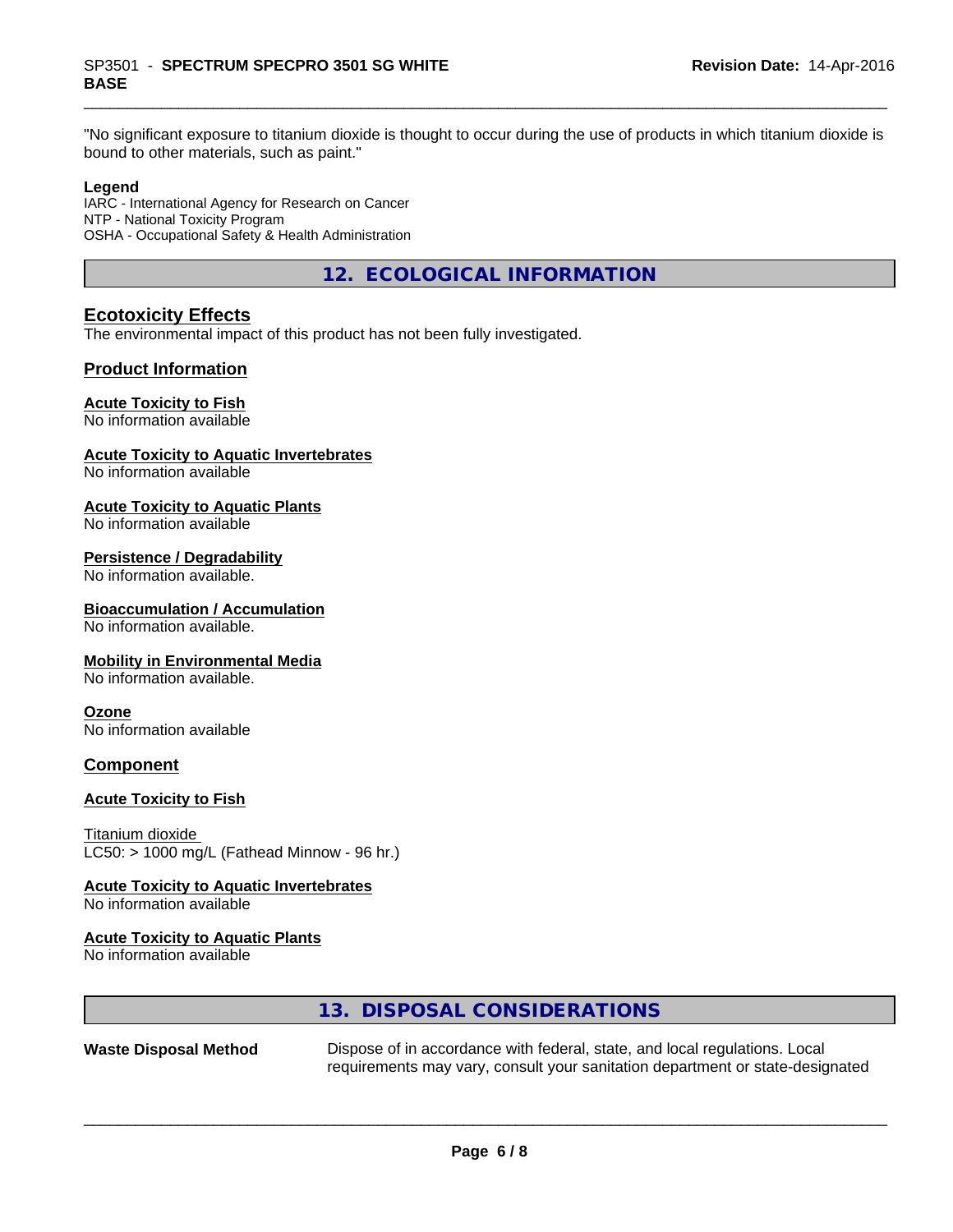environmental protection agency for more disposal options.

|                                                  | 14. TRANSPORT INFORMATION                                                                |  |
|--------------------------------------------------|------------------------------------------------------------------------------------------|--|
| DOT                                              | Not regulated                                                                            |  |
| <b>ICAO / IATA</b>                               | Not regulated                                                                            |  |
| IMDG / IMO                                       | Not regulated                                                                            |  |
|                                                  | 15. REGULATORY INFORMATION                                                               |  |
| <b>International Inventories</b>                 |                                                                                          |  |
| <b>TSCA: United States</b><br><b>DSL: Canada</b> | Yes - All components are listed or exempt.<br>Yes - All components are listed or exempt. |  |
| <b>Federal Regulations</b>                       |                                                                                          |  |
| SARA 311/312 hazardous categorization            |                                                                                          |  |

| Acute Health Hazard               | Nο |
|-----------------------------------|----|
| Chronic Health Hazard             | N٥ |
| Fire Hazard                       | Nο |
| Sudden Release of Pressure Hazard | N٥ |
| Reactive Hazard                   | Nο |

#### **SARA 313**

Section 313 of Title III of the Superfund Amendments and Reauthorization Act of 1986 (SARA). This product contains a chemical or chemicals which are subject to the reporting requirements of the Act and Title 40 of the Code of Federal Regulations, Part 372:

*None*

**Clean Air Act,Section 112 Hazardous Air Pollutants (HAPs) (see 40 CFR 61)**

This product contains the following HAPs:

*None*

## **State Regulations**

#### **California Proposition 65**

This product may contain small amounts of materials known to the state of California to cause cancer or reproductive *harm.*

#### **State Right-to-Know**

| .<br>Chemical<br>Name | Massachusetts | . Jersev<br><b>New</b> | ennsvlvania |
|-----------------------|---------------|------------------------|-------------|
| ⊦dioxide<br>ı itanıum |               |                        |             |
| .<br>Kaolin           |               |                        |             |